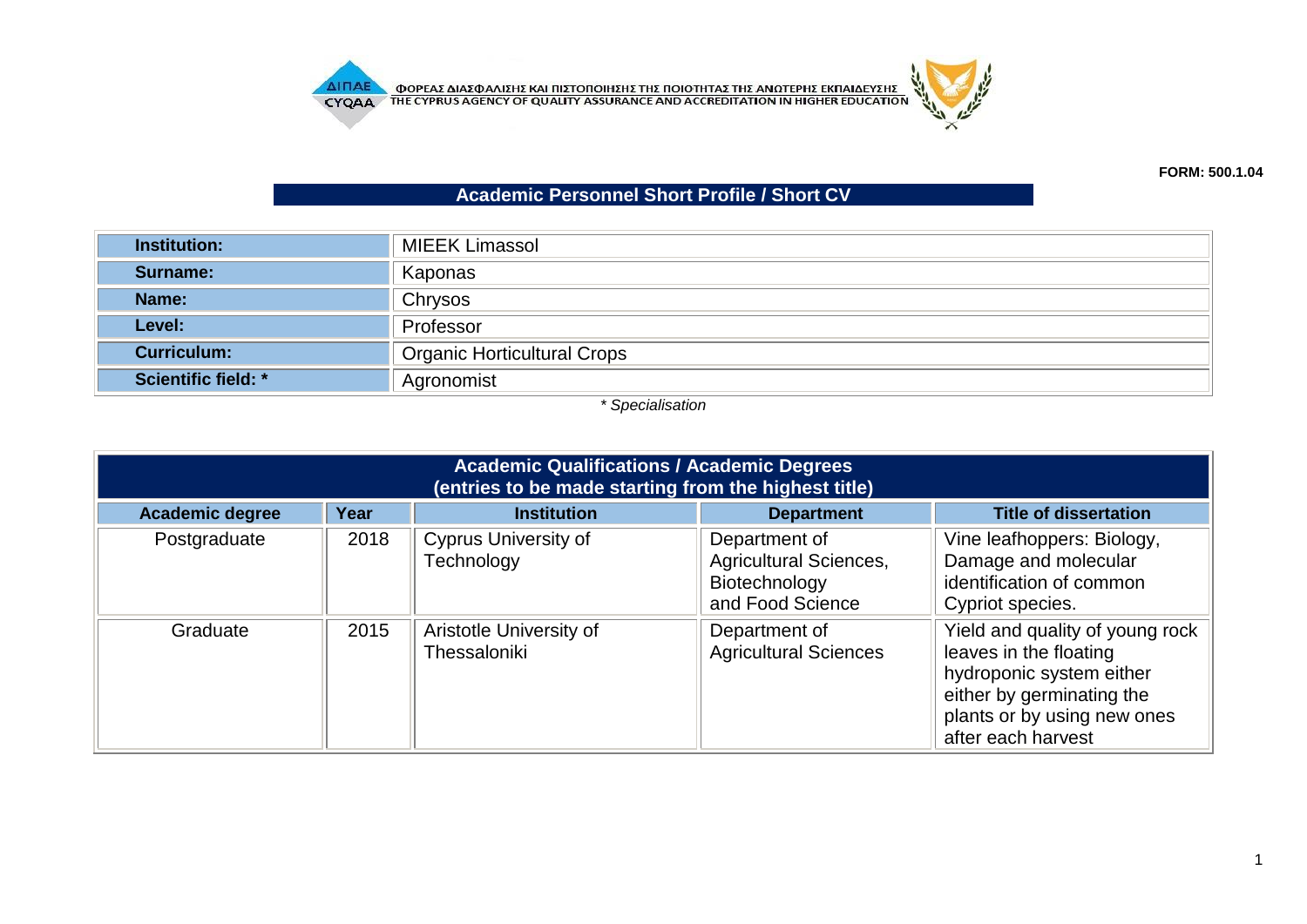| Employment history - The three (3) most recent to be registered |           |                        |                      |                 |  |  |
|-----------------------------------------------------------------|-----------|------------------------|----------------------|-----------------|--|--|
| <b>Employment Period</b>                                        |           |                        | <b>Place of work</b> |                 |  |  |
| <b>From</b>                                                     | То        | <b>Employer</b>        |                      | <b>Position</b> |  |  |
| 1/2/2017                                                        | present   | L. Lambrou Agro Ltd    | Limassol             | Agronomist      |  |  |
| 1/4/2016                                                        | 1/10/2015 | <b>Tsiakkas Winery</b> | Limassol             | Agronomist      |  |  |
| 1/10/2015                                                       | 30/3/2016 | House & Garden         | Limassol             | Agronomist      |  |  |

|                       | Main articles in scientific journals with critical reviews, monographs, books, conference editions. Enter the five (5) most<br>recent and five (5) selected - (maximum ten (10) |       |                      |                                                                    |      |              |
|-----------------------|---------------------------------------------------------------------------------------------------------------------------------------------------------------------------------|-------|----------------------|--------------------------------------------------------------------|------|--------------|
| Ref.<br><b>Number</b> | Year                                                                                                                                                                            | Title | <b>Other writers</b> | <b>Scientific Magazine</b><br>and Publisher /<br><b>Conference</b> | Vol. | <b>Pages</b> |
|                       |                                                                                                                                                                                 |       |                      |                                                                    |      |              |

| Reports (where applicable). Enter the five (5) most recent and five (5) selected - (maximum ten (10) |             |       |                       |        |                    |
|------------------------------------------------------------------------------------------------------|-------------|-------|-----------------------|--------|--------------------|
| Ref.<br><b>Number</b>                                                                                | <b>Date</b> | Topic | International / Local | Place* | Role in the report |
|                                                                                                      |             |       |                       |        |                    |

\* Register the site, the city, etc.

| Research Projects. Enter the five (5) most recent and five (5) selected - (maximum ten (10) |                          |                                                                                                  |                        |                             |  |  |
|---------------------------------------------------------------------------------------------|--------------------------|--------------------------------------------------------------------------------------------------|------------------------|-----------------------------|--|--|
| Ref.<br><b>Number</b>                                                                       | <b>Date</b>              | <b>Title</b>                                                                                     | <b>Subsidy from:</b>   | Role in research Project *  |  |  |
|                                                                                             | 25/5/2018-<br>25/6/2018  | The insect pests associated with the Chinese<br>Banyan (Ficus microcarpa) in Cyprus              | University of<br>Leeds | <b>Assistant Researcher</b> |  |  |
|                                                                                             | 12/9/2018-<br>20/10/2018 | A novel biological control programme for the<br>invasive weed Cuban Banyan (Ficus<br>microcarpa) | University of<br>Leeds | <b>Assistant Researcher</b> |  |  |